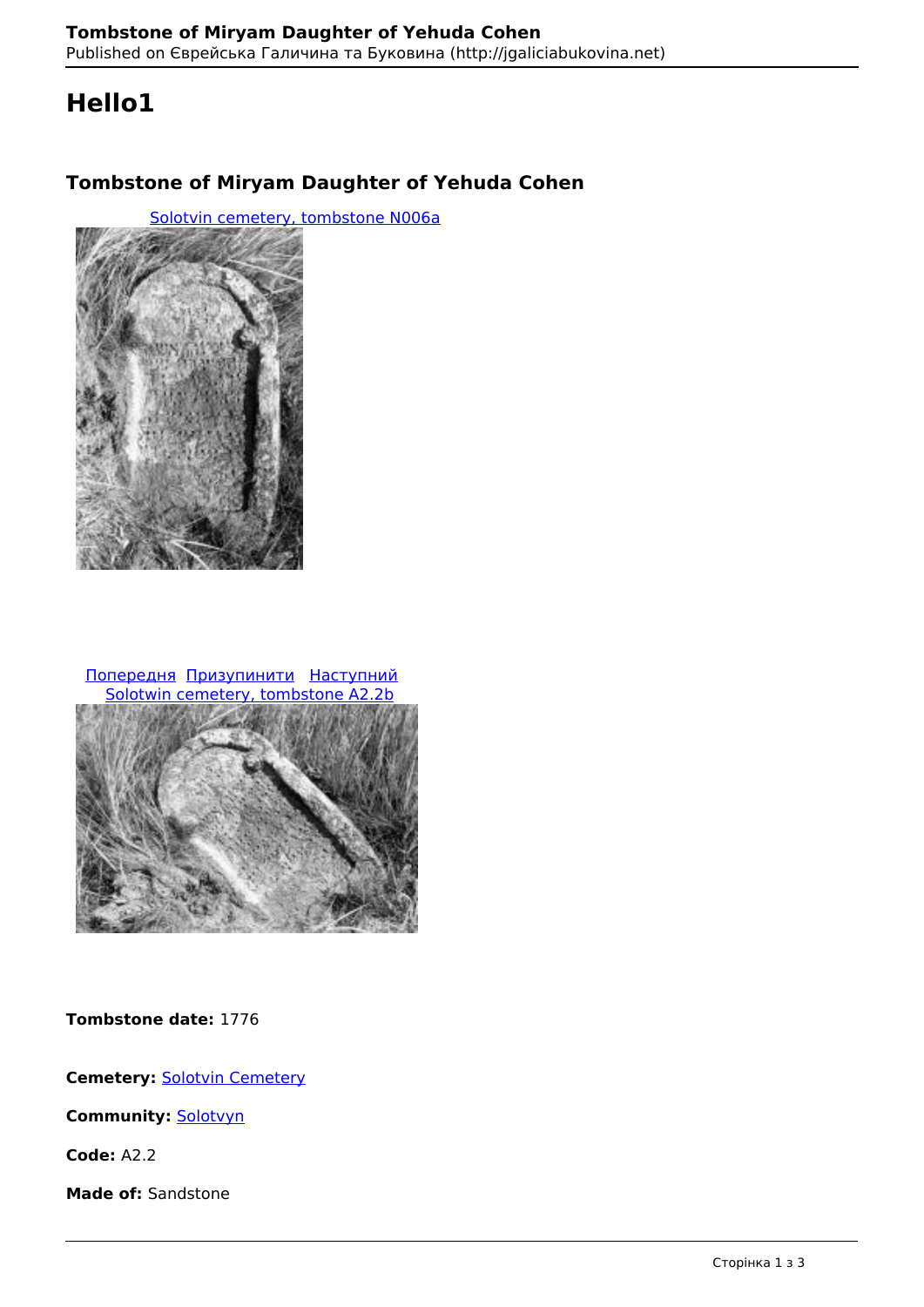#### **Epitaph style:** Sunken letters

**Directions: Facing west** 

**Sizes:** Height 94.5 cm; Width 55 cm; Thickness 17 cm

#### **Epitaph text:**

פה

נטמנה האישה

החשובה והצנועה

מרת מרים בה'

התורני מ' יהודה

כהן ונפטרה

יום ו' עש"ה [ערב שבת הקודש] טז'

[אלול] שנת תקלו

לפ"ק

### **English translation of epitaph:**

Here

Is buried the important and modest woman

Mrs. Miriam daughter of R. learned in Torah moreinu Yehuda

Cohen and died

Friday, Eve of Shabbat 16

[Elul] the year (5)536

**Decoration program:**  none

**Description:**  good

Documented by the Center for Jewish Art , Hebrew University of Jerusalem

**Documentation date:** 1999

**Documented by:** Boris Khaimovich

**Research date:** 2009

**Researched by:** Ilona Steimann